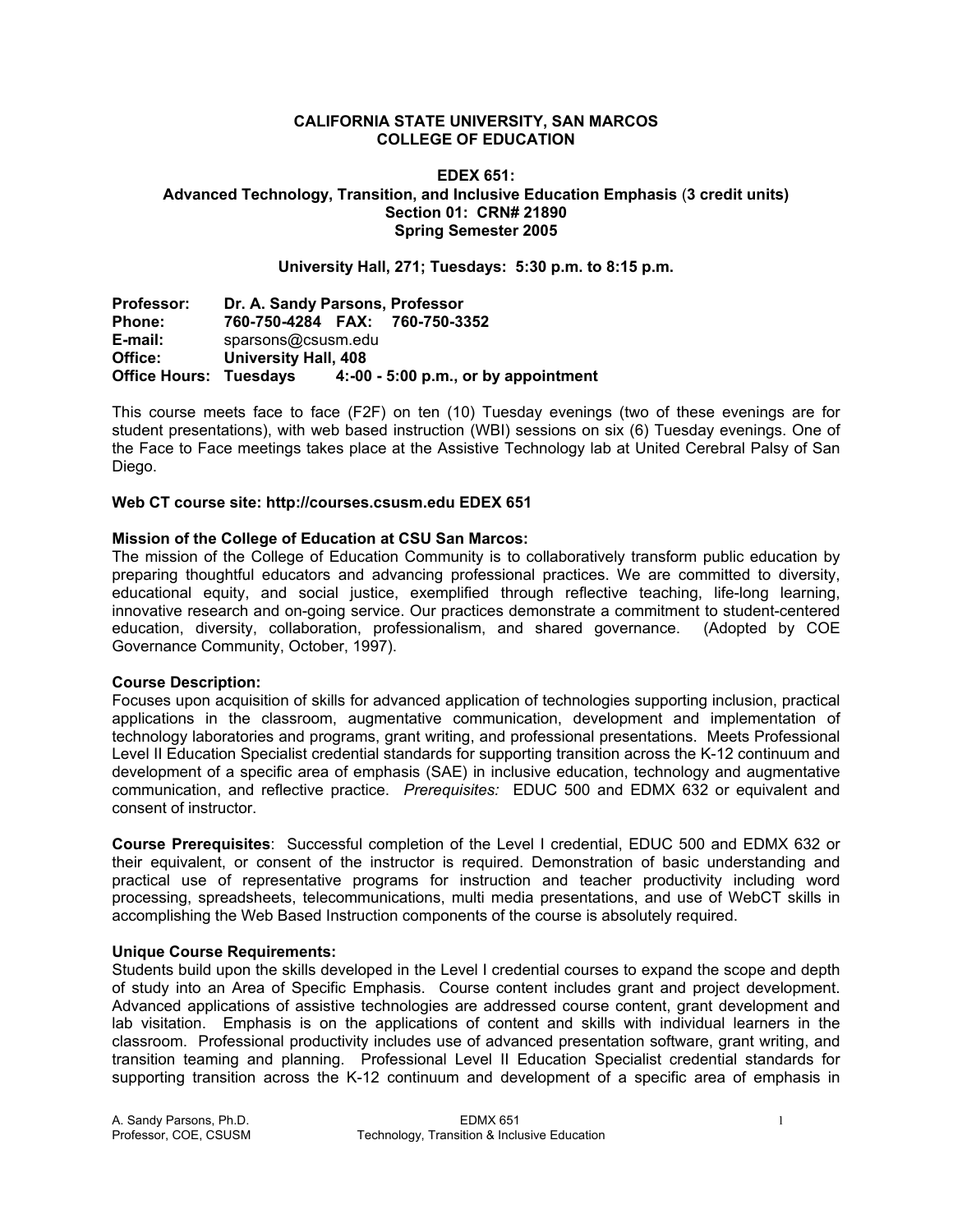inclusive education, technology and augmentative communication, and reflective practice are addressed in this course

# **Required Text and Materials:**

**University Print Card**. You can purchase this card in ACD 202, the open lab.

**Zip Disk or USB drive** for bringing documents into class for power point presentation and document sharing. **Please note that the lab in UH 271 does NOT have 3.5" floppy disk drives.**

# **You must send your power point presentation for your SAE to Dr. Parsons by April 22nd.**

**Parsons, S. Bound Reader for EDEX 651**. This is available at the **CopyServe**. (760) 599-9923. 754 South Rancho Santa Fe Blvd. Enter the first driveway off San Marcos Blvd. just west of Rancho Santa Fe Rd. and Citibank, turn right into the drive and make an immediate left. The store faces San Marcos Blvd.

 Pierangelo, R., & Giuliani, G. A. (2004). *Transition services in special education: A practical*  approach. Pearson: Allyn Bacon. New York, NY. (This text book will also be used for EDMX 634: Working with Individuals with Moderate-Severe Disabilities in the summer).

#### **Recommended:**

 American Psychological Association. (1995*). Publication manual of the American psychological association, fourth edition.* American Psychological Association, Washington, CD.

# **Authorization to Teach English Learners**

This credential program has been specifically designed to prepare teachers for the diversity of languages often encountered in California public school classrooms. The authorization to teach English learners is met through the infusion of content and experiences within the credential program, as well as additional coursework. Students successfully completing this program receive a credential with authorization to teach English learners.

*(Approved by CCTC in SB 2042 Program Standards, August 02)*

# **College of Education Attendance Policy**

Due to the dynamic and interactive nature of courses in the College of Education, all students are expected to attend all classes and participate actively. At a minimum, students must attend more than 80% of class time, or s/he may not receive a passing grade for the course at the discretion of the instructor. Individual instructors may adopt more stringent attendance requirements. Should the student have extenuating circumstances, s/he should contact the instructor as soon as possible. *(Adopted by the COE Governance Community, December, 1997).* Those students coming to class late or returning from break late are penalized participation points.

#### **Students with Disabilities Requiring Reasonable Accommodations**

Students must be approved for services by providing appropriate and recent documentation to the Office of Disable Student Services (DSS). This office is located in Craven Hall 5205, and can be contacted by phone at (760) 750-4905, or TTY (760) 750-4909. Students authorized by DSS to receive reasonable accommodations should meet with their instructor during office hours or, in order to ensure confidentiality, in a more private setting.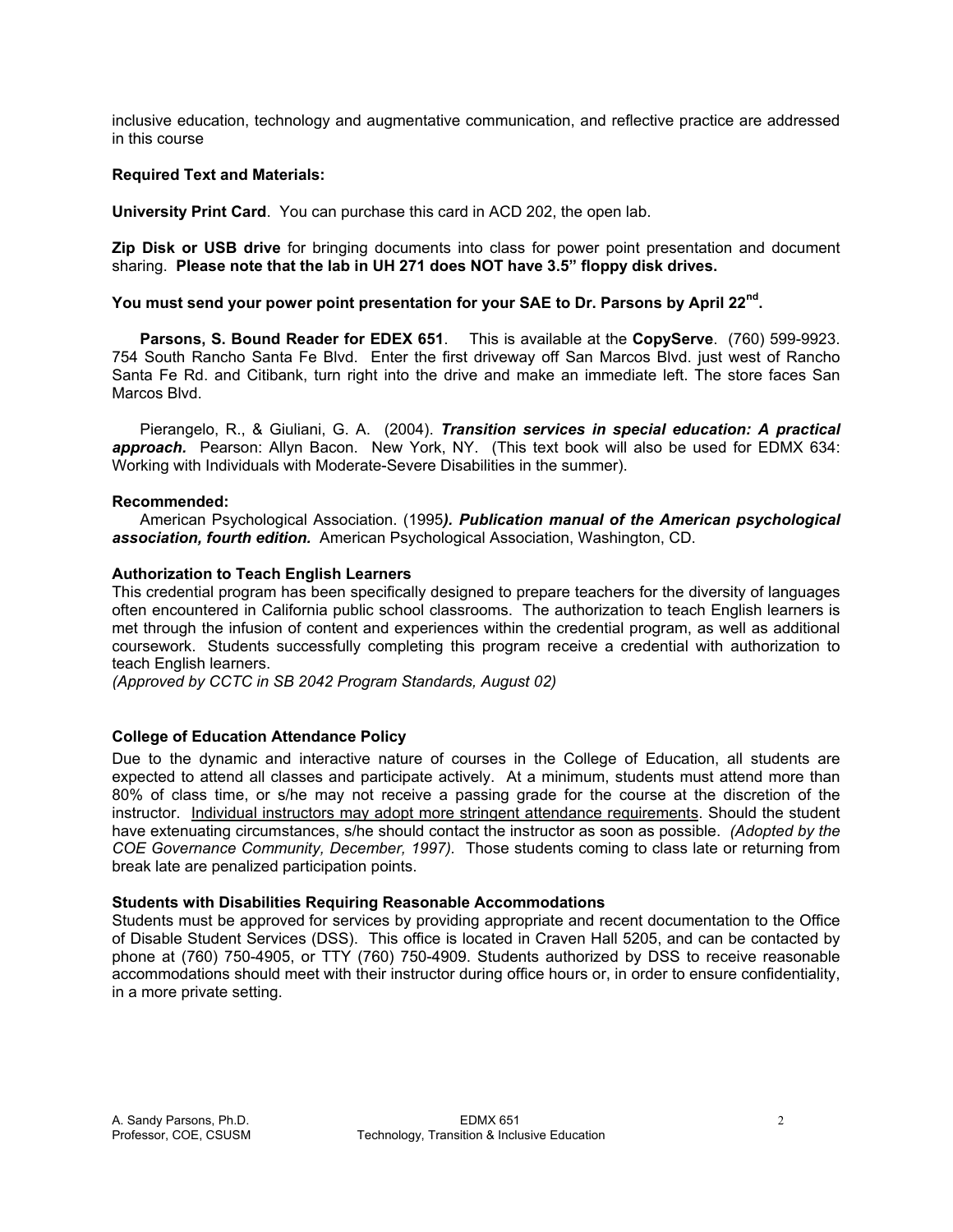# **Teacher Performance Expectation (TPE) Competencies**

# (Credential courses only)

The course objectives, assignments, and assessments have been aligned with the CTC standards for the Special Education, Specialist Level II Credential. This course is designed to help teachers seeking a California teaching credential to develop the skills, knowledge, and attitudes necessary to assist schools and district in implementing effective programs for all students. The successful candidate will be able to merge theory and practice in order to realize a comprehensive and extensive educational program for all students. You will be required to formally address the following TPEs in this course: (these will be handed out in class).

# **CTC Level II Standards:**

The table below indicates the CTC Level II standards and levels of competence addressed by EDEX 651 and the level (i.e., knowledge, application) at which each standard is demonstrated.

**Key to Table**: (number indicates CTC standard addressed)

- **M/M/S** = Common Mild/ Moderate and Moderate/Severe Education Specialist Competency
- **M/M** = Mild/Moderate Education Specialist Competency
- **M/S** = Moderate/Severe Education Specialist Competency
- **K** = Competence at **knowledge** level
- **A** = Competence at **application** level

# **Table of CTC Level II Standards and Levels of Competence**

| M/M/S | M/M/S | M/M/S | M/M | M/M | M/S | M/S |
|-------|-------|-------|-----|-----|-----|-----|
| 15    | 16    | 17    | 18  | 20  | 18  | 19  |
| K/A   | K/A   | K/A   | K/A | K/A | K/A | K/A |

15 M/M/S **Current and Emerging Research and Practices** Interpret, apply, and disseminate current and emerging research, theories, legislation, policies and practices. Research the current professional literature in an area of specific emphasis.

- 16 M/M/S **Transition and Transition Planning**: Collaboration with personnel from other educational and community agencies, Successful planning for transition to vocational experiences, Procurement of technologies to ease transition process, and grant writing, Legislation supporting barrier free access through technologies.
- 17 M/M/S **Development of Specific Area of Emphasis (SAE)**: Opportunities to build upon foundations of Level I Education Specialist work, Expanding scope and depth of study in specific content areas, Develop expertise in performing specialized functions (e.g. Technology, Transition, and Inclusive Education).
- 18 M/M/ **Assessment of Students** Assessment of verbal and non-verbal communicative competence for planning Augmentative and Alternative Communication (AAC) Technology Assessments and Planning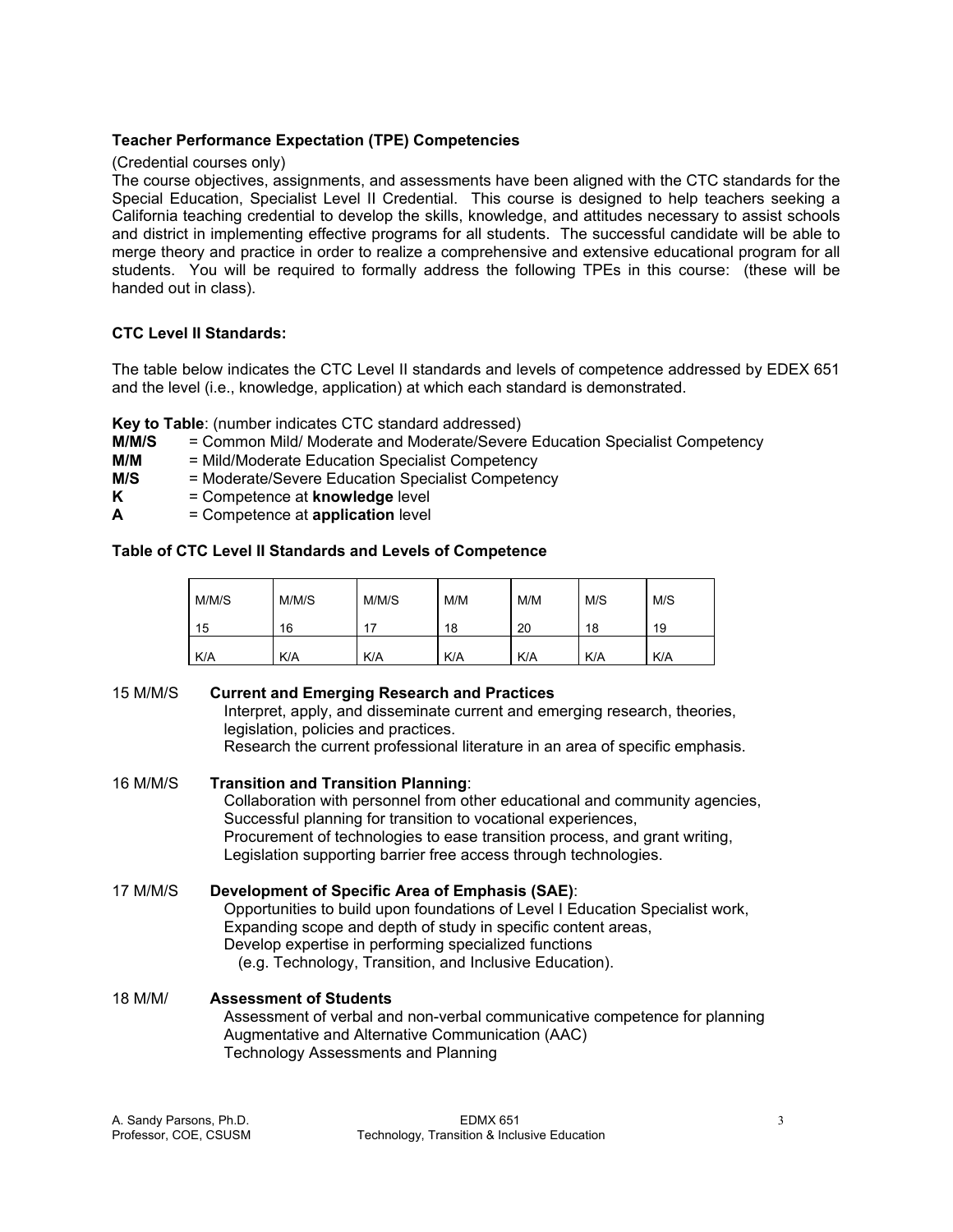# 20 M/M **Collaboration and Consultation**

 Develop skills in communication, collaboration and consultation for serving in coordination function throughout the education placements of students. Interdisciplinary teaming for planning transition across K-12 Curriculum. Team writing of grant proposals for acquisition of funds in assistive technologies.

#### 18 M/S **Advanced Communication Skills**:

 Demonstrates effective communication skills for networking and collaborating. Team building and facilitation for transition, Team building and planning for infusion of technologies for curriculum support, Development of professional presentations. Development of grant proposals.

# 19 M/S **Leadership and Management Skills**:

 Demonstrates ability to work effectively within integrated service delivery models, Participates in school restructuring and reform efforts to impact systems change. Involvement in site-based decisions, restructuring and reform efforts. Including students with mild/moderate/severe disabilities through use of technology.

# **Course Objectives:**

Student will:

- 1. demonstrate knowledge on current laws, policies, regulations, and funding sources for including technologies,
- 2. develop skills in the design of grant proposals including response to RFPs (Request for Proposal), basic planning, budgeting, writing grant proposals, and managing implementation of projects,
- 3 develop skills and practice in developing professional presentations using advanced software applications,
- 4. acquire a knowledge base and skills in facilitating transition across the K-12 continuum (preschool to elementary, elementary to middle school, middle to high school, high school) and also to postschool work, educational, and community experiences,
- 5. acquire knowledge and skills in the use of advanced technologies (hardware and software) with learners with diverse learning styles,
- 6 demonstrate knowledge of the application of augmentative and alternative communication (AAC) systems including nonsymbolic modes of communication (gestures, vocalizations, and eye gaze, body language and sign-symbol systems),
- 7. presentation of grants, projects, and research to classmates in professional workshop format,
- 8. engage in problem solving and futures planning of including individuals with special learning needs and supported included instruction through the use of technologies.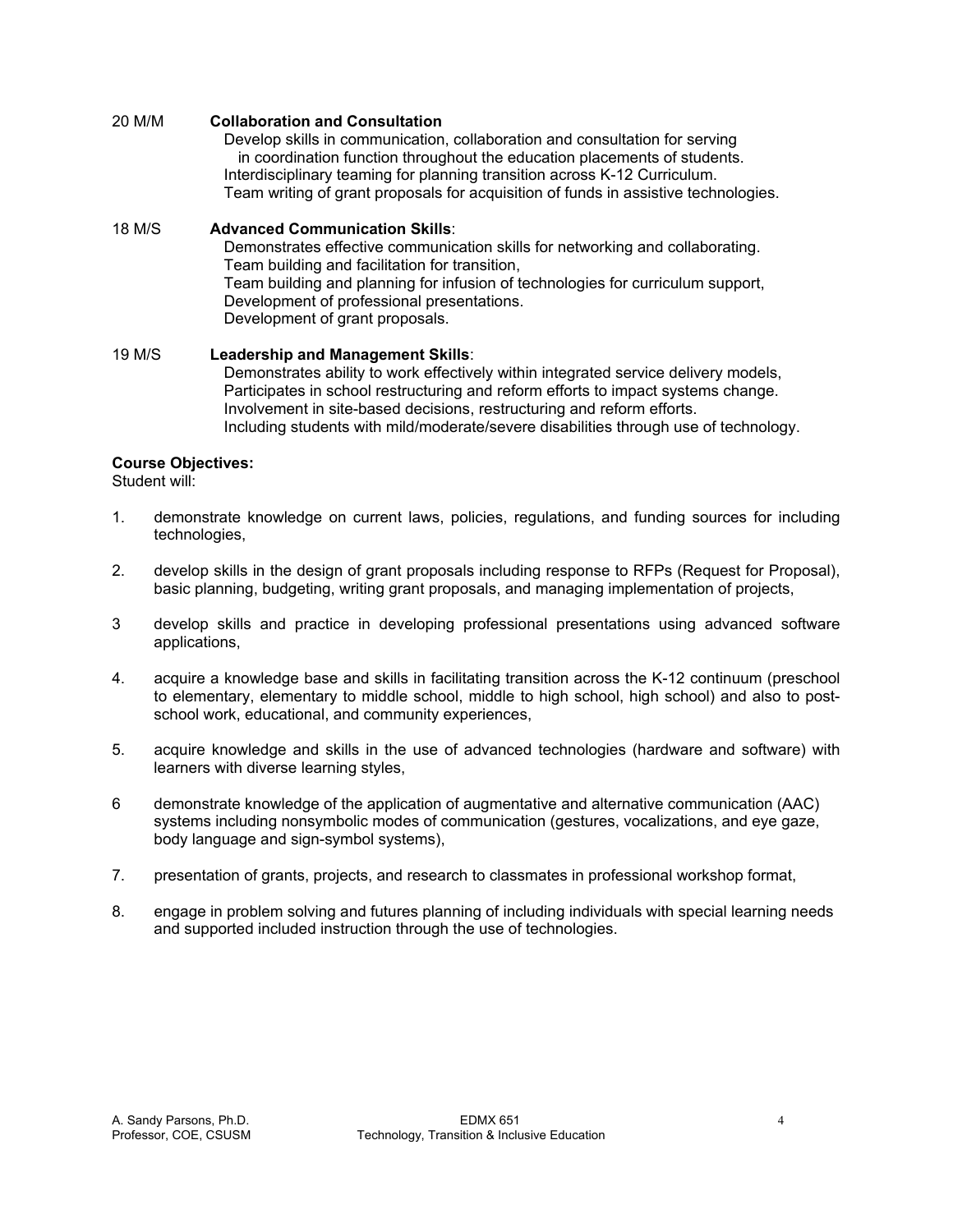#### **Professional and Administrative Requirements**

1. Attend all class sessions. Please call the instructor when you are unable to attend class or if you must be late. It is the policy of the CSUSM College of Education that any student who misses 20% or more of class time, field experiences, or class sessions may not receive a passing grade for the course.

2. Use "Person-first" language (e.g., "Student with Down Syndrome" rather than "Down Syndrome student;" must be used throughout all written and oral assignments and discussions.

3. Word-process all written documents. **Keep a copy of all of your work**. Proof of completion of all assignments is the responsibility of the student. Keep these records until you have received your grade. Also, you will want these copies for your records and for potential future use as professional portfolio entries.

4. Complete and hand in all assignments on the due dates for full credit. If you have extraordinary circumstances that impact completion of your assignments, please inform the instructor(s). Any time that you have questions or concerns, please contact the instructor(s) immediately.

5. Participate in class discussions and group activities and demonstrate positive interpersonal skills with classmates and guests. Participation points are assigned on the basis of participation, collegiality, collaborative effort, and professionalism in interactions with fellow students and the instructors and guest lecturers.

6. Responsibility for obtaining handouts is that of the student. If you are to miss class, be sure to select a class "buddy" to ensure that you receive handouts and information when you must miss class. You may wish to have the following:

Buddy: Telephone, e-mail address, Fax number.

7. The points for all late work will be reduced. Unless arrangements have been made with the instructor, absolutely no work will be accepted one week past the due date on the syllabus.

8. The UH 271 lab has been newly refreshed with Macintosh G4 computers with beautiful new flat screen monitors. THERE MUST BE ABSOLUTELY NO FOOD OR DRINK BROUGHT INTO THIS LAB!!! There will be participation point deductions for each breach of this policy. Thank you for your consideration.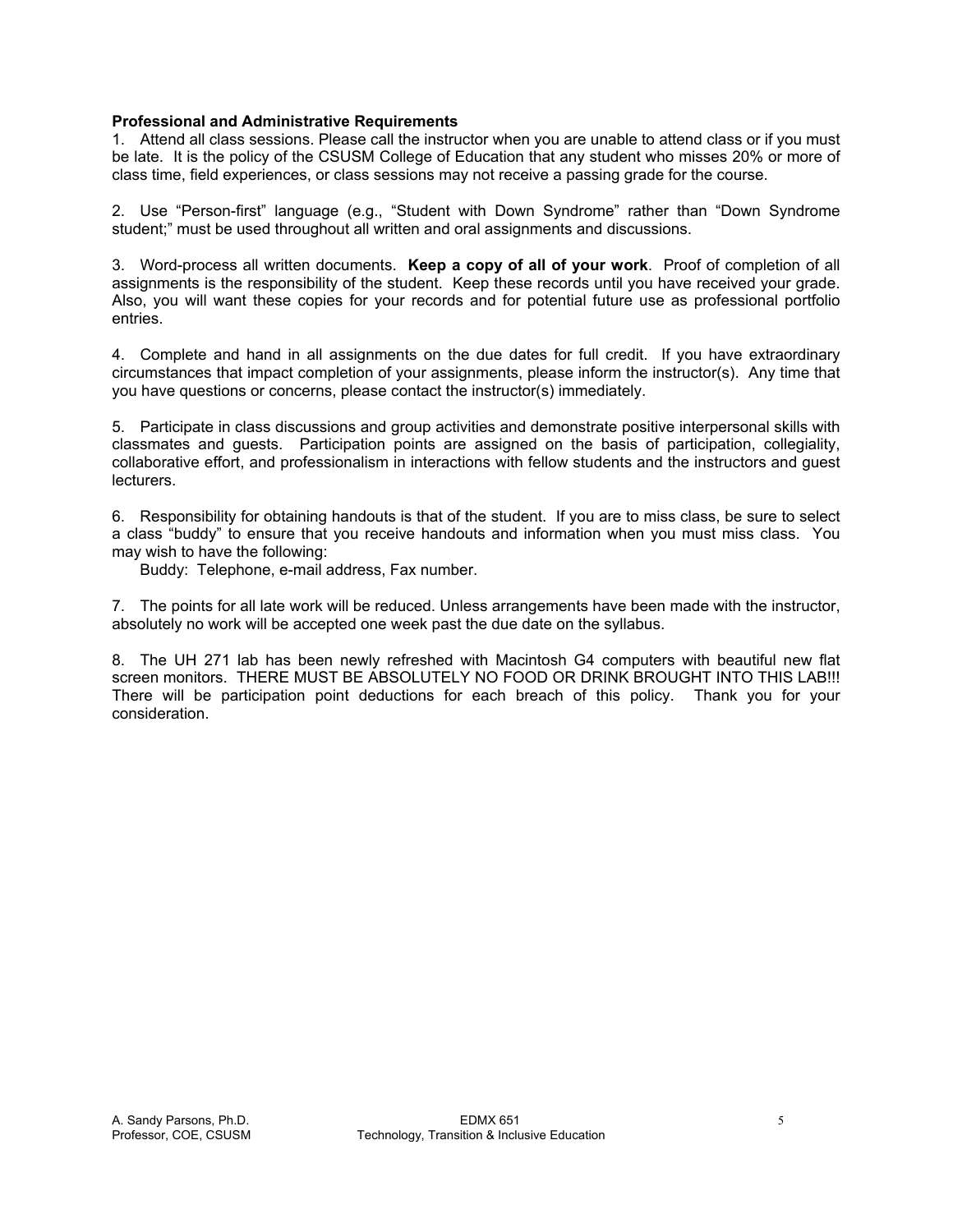# **COURSE REQUIREMENTS:**

| <b>Course Requirements</b>                                          | <b>Points</b> |
|---------------------------------------------------------------------|---------------|
| Participation (ten face to face meetings @ 10 points each)          | 100           |
| Mini Technology Grant Project† (Group Work)                         | 100           |
| Developing an Specific Area of Emphasist (SAE) (Individual Work)    | 100           |
| Reading Activity Assignments on the Text:                           |               |
| (individual work: 4 $@$ 25 points each = 100 points)                | 100           |
| Web Based Instruction (WBI) components of Course* (individual work) | 100           |
| *Bi-weekly DB Prompts (6 weeks $@$ 10 points = 60)                  |               |
| Posting responses to the postings of others (20)                    |               |
| End of Course Reflection (20)                                       |               |
| Total                                                               | 500           |

\*All Discussion Board Postings must be done by the date listed on the syllabus or points will be reduced. No postings more than one week late shall receive credit.

† Format to be handed out in class

**Please note the College of Education Attendance policy stated on the first page of this syllabus.**  The CSUSM College of Education, which has an attendance policy that mandates a minimum attendance of 80% of face-to-face class sessions, requires these guidelines. Please inform your instructors in advance of any extenuating attendance circumstances.

#### **Participation (10 points maximum/class X 10 Face-to-Face classes = 100 points maximum).**

Regular, punctual attendance it is critical and expected in the teaching profession. Because this class is participatory in nature, the experiences and discussions are difficult to recreate. To reinforce our commitment to developing interpersonal skills, students are expected to arrive on time; return from break on time; stay for all of the class; and fully participate and cooperate with classmates, instructors, and guests. A class participant who arrives late, departs early, or engages a "non-collaborative" behavior will receive less than the maximum points for that given class session.

#### **Criteria for Grading Participation**:

Participation points will be assigned on the following criteria:

collaborative cooperation in all labs, classes, and group assignments;

enthusiasm for the content and activities;

respect for the speakers;

patience and flexibility with the technology;

appropriate use of the lab, hardware and software;

respect for the lab environment and equipment;

absolutely no food or drink in the lab.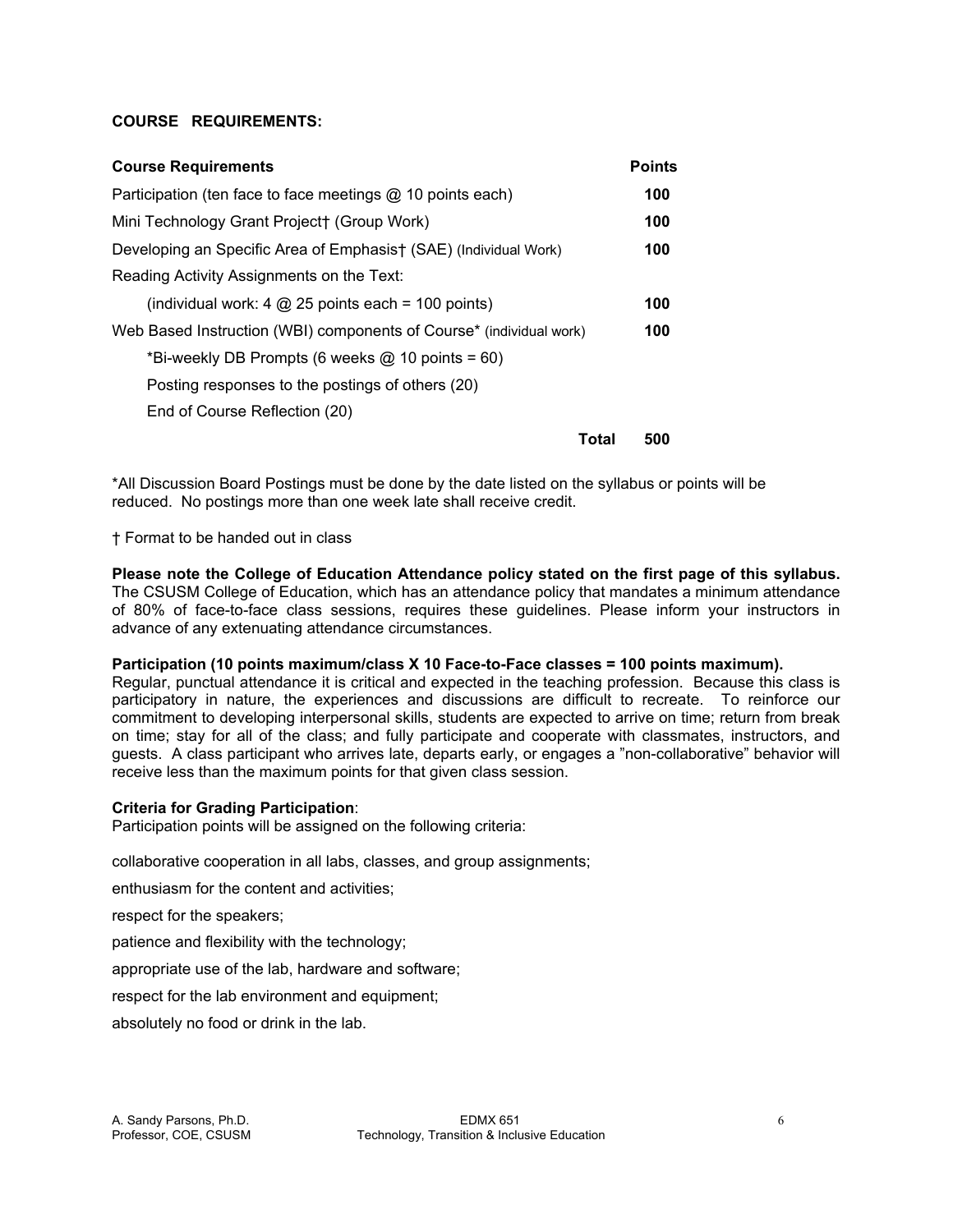# **Web Based Components of Course: 100 points\***

Check the Announcement block in the course Home Page each week for directions.

All communications by E-mail will be via the Course Mail tool in WebCT.

Check your Course Mail at least once per week, and always before coming to class.

There will be a series of Discussion Board (DB) prompts for your reflection and response.

# **WBI discussion board prompts (6 weeks X 10 = 60)**

# **Response to the prompts of others: (4 opportunities X 5 = 20)**

# **Reflection on the course (20 points) (accomplished using the course Assignment Tool).**

\* The due dates for all postings are listed on the class schedule. Late postings will received a reduction in points.

# **Criteria for Grading for WebCT work including Discussion Board (DB) Postings:**

- Post your response to the Discussion Board (DB) Prompts at the beginning of the week in which they are required.
- Read the postings of your colleagues (towards the middle to end of that week) and post required responses to the posting of others as indicated in the Professor's prompts.
- Be sure your responses are well thought out prior to posting your responses.
- Be sure to post your all responses by the due date on the syllabus.
- You may wish to compose off line and copy and paste your response into the DB.
- Use person first language, and check your spelling as much as possible.
- Respect the opinions of others, and respond collegially.

#### **Reading Activity Assignments: (4 @ 25 points each = 100 points)**

There are four Reading Activity Assignments which address the reading in the Transition text. These activities will be posted to the documents section of the WebCT course. **Please be sure to hand them into the professor in hard copy on the due date**.

# **GRADING STANDARDS: (see also descriptors after each assignment listed above in the course requirements)**

| A  | $93-100%$  | А- | $90-92\%$ |
|----|------------|----|-----------|
| B+ | $87 - 89%$ | в  | 83-86%    |
| в- | $80 - 82%$ | C+ | 77-79%    |

#### **GRADING RUBRICS:**

**Criteria for Grading Student Performance in this Course:**

- A (Excellent): Performance at the highest level, showing sustained excellence in meeting all course objectives and requirements and exhibiting an unusual degree of intellectual initiative. B (Good): Performance at a high level, showing consistent and effective achievement in meeting course objectives and requirements.
- C (Satisfactory): Performance at an adequate level, meeting the basic objectives and requirements of the course.

| A. Sandy Parsons, Ph.D. | <b>EDMX 651</b>                              |  |
|-------------------------|----------------------------------------------|--|
| Professor, COE, CSUSM   | Technology, Transition & Inclusive Education |  |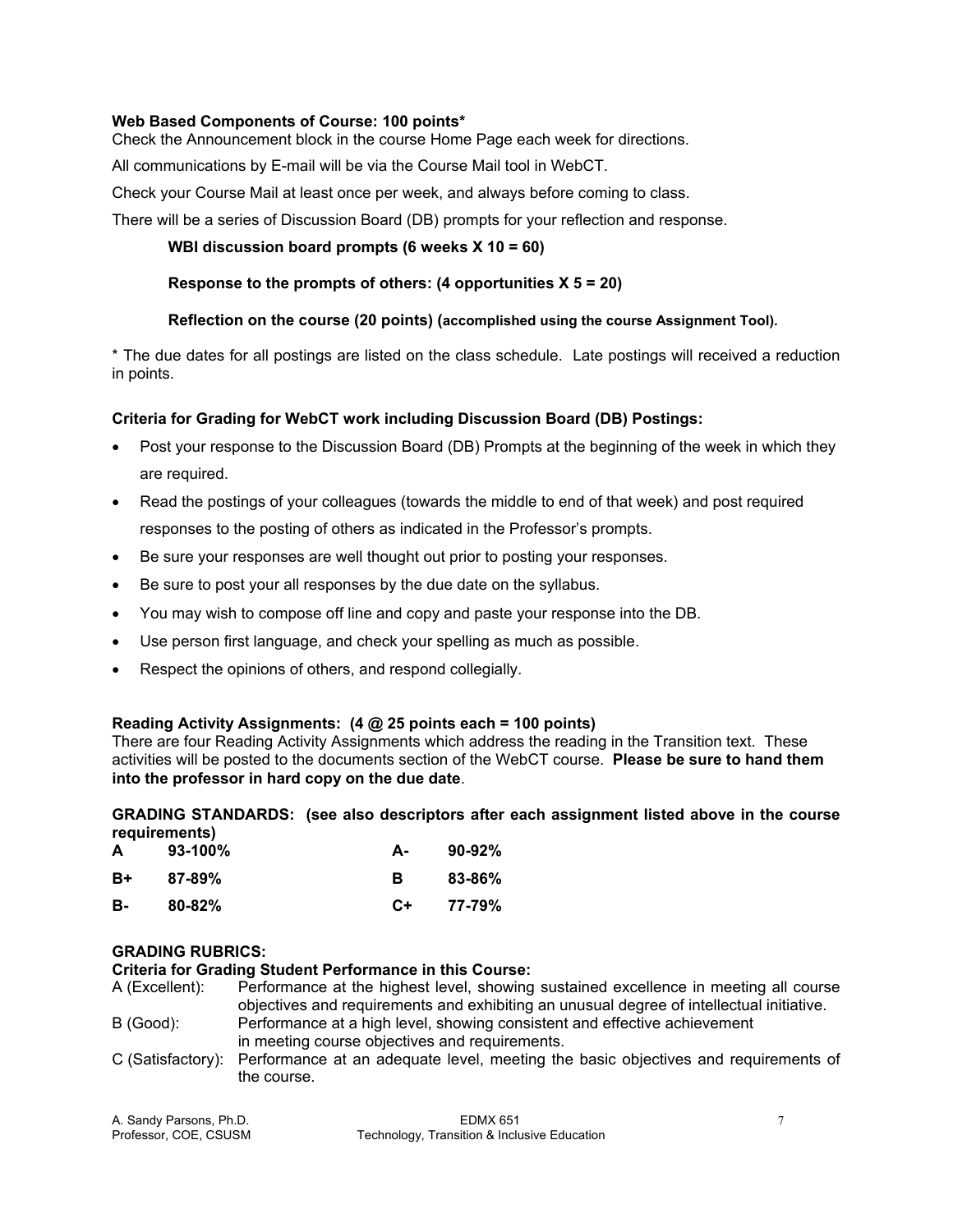# **NOTE: The minimum acceptable grade for a course in the sequence of professional education courses are C+, and a B average must be maintained.**

# **Criteria for Grading Assignments:**

#### **Criteria for Grading Student Performance on the assignments:**

- A (93%) Outstanding work on assignment, excellent syntheses of information and experiences, great insight and application, and excellent writing,
- B+ (83%) Completion of assignment in good form with good syntheses and application of information and experiences, writing is good,
- C+ (73%) Completion of assignment, adequate effort, and adequate synthesis of information and application of information and experiences, writing is adequate.

#### **All University Writing Requirement**

Every course at Cal State San Marcos must have a writing requirement of at least 2500 words. This writing requirement is met in EDEX 651 via the Specific Area of Emphasis and the Mini Tech Grant Proposal.

# **CSUSM Academic Honesty Policy**

"Students will be expected to adhere to standards of academic honesty and integrity, as outlined in the Student Academic Honesty Policy. All written work and oral assignments must be original work. All ideas/materials that are borrowed from other sources must have appropriate references to the original sources. Any quoted material should give credit to the source and be punctuated with quotation marks.

Students are responsible for honest completion of their work including examinations. There will be no tolerance for infractions. If you believe there has been an infraction by someone in the class, please bring it to the instructor's attention. The instructor reserves the right to discipline any student for academic dishonesty in accordance with the general rules and regulations of the university. Disciplinary action may include the lowering of grades and/or the assignment of a failing grade for an exam, assignment, or the class as a whole."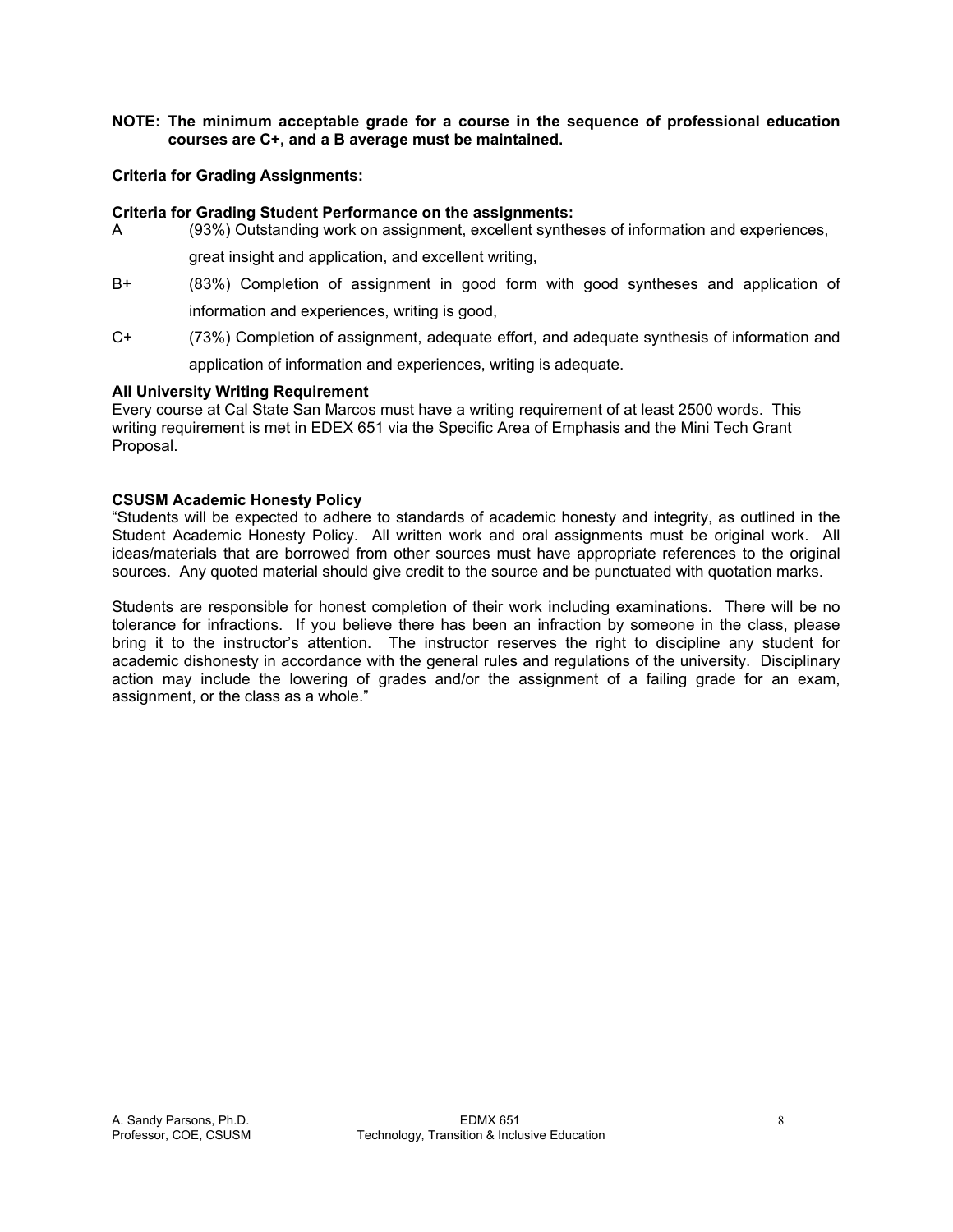#### **Course Schedule EDEX 561: Technology, Transition, and Inclusive Education University Hall, 271; Tuesdays: 5:30 p.m. to 8:15 p.m.**

NOTE: The full course schedule will be handed out on the first night of class January 18<sup>th</sup>, UH 271

| Tuesday January 18th, | Live Face to Face meeting                             |
|-----------------------|-------------------------------------------------------|
| Tuesday January 25th  | Live Face to Face meeting                             |
| Tuesday February 1st  | WebCT Web Based Instruction, No face to face meeting. |

**Please purchase the text before coming to class. The title is listed below, and is available at the Cal State San Marcos Bookstore, or can be purchased online at http://www.csusmbookstore.com** 

**The bound reader is available at Copy Serve in San Marcos, see directions below.** 

# **REQUIRED:**

 **Parsons, S. Bound Reader for EDEX 651**. This is available at the **Copy Serve**. (760) 599-9923. 754 South Rancho Santa Fe Blvd. Enter the first driveway off San Marcos Blvd. just west of Rancho Santa Fe Rd. and Citibank, turn right into the drive and make an immediate left. The store faces San Marcos Blvd.

 Pierangelo, R., & Giuliani, G. A. (2004). *Transition services in special education: A practical approach.* Pearson: Allyn Bacon. New York, NY. (This text book will also be used for EDMX 634: Working with Individuals with Moderate-Severe Disabilities in the summer).

#### **STRONGLY RECOMMENDED:**

 American Psychological Association. (1995*). Publication manual of the American psychological association, fourth edition.* American Psychological Association, Washington, CD.